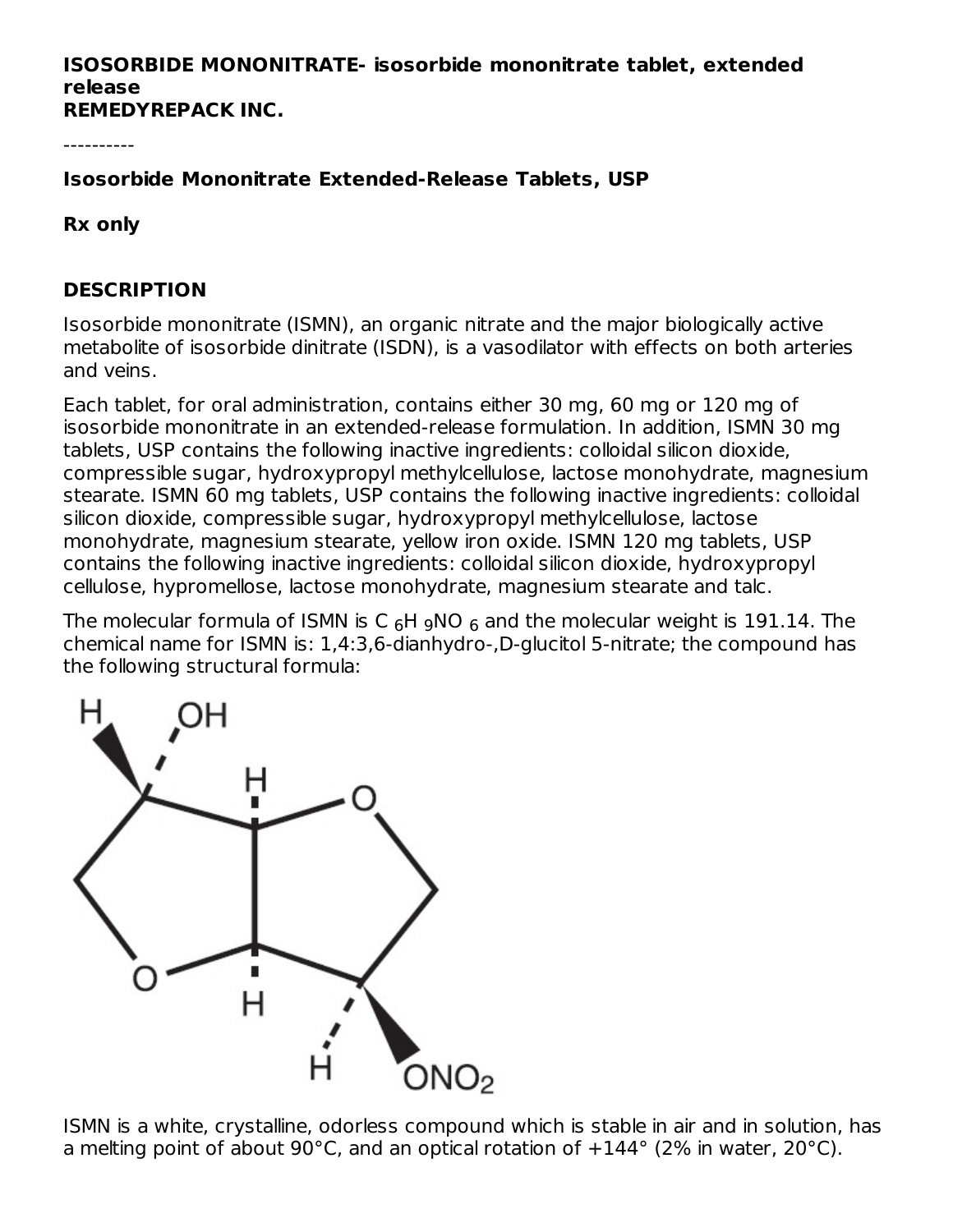Isosorbide mononitrate is freely soluble in water, ethanol, methanol, chloroform, ethyl acetate, and dichloromethane. Isosorbide Mononitrate Extended-Release 120mg Tablets, USP meets USP Dissolution Test 7.

FDA approved dissolution acceptance criteria for Isosorbide Mononitrate Extended-Release 30mg and 60mg Tablets, USP differ from that of the USP.

## **CLINICAL PHARMACOLOGY**

#### **Mechanism of Action**

The Isosorbide Mononitrate Extended-Release Tablet, USP is an oral extended-release formulation of ISMN, the major active metabolite of isosorbide dinitrate; most of the clinical activity of the dinitrate is attributable to the mononitrate.

The principal pharmacological action of ISMN and all organic nitrates in general is relaxation of vascular smooth muscle, producing dilatation of peripheral arteries and veins, especially the latter. Dilatation of the veins promotes peripheral pooling of blood, decreases venous return to the heart, thereby reducing left ventricular end-diastolic pressure and pulmonary capillary wedge pressure (preload). Arteriolar relaxation reduces systemic vascular resistance, systolic arterial pressure and mean arterial pressure (afterload). Dilatation of the coronary arteries also occurs. The relative importance of preload reduction, afterload reduction, and coronary dilatation remains undefined.

#### **Pharmacodynamics**

Dosing regimens for most chronically used drugs are designed to provide plasma concentrations that are continuously greater than a minimally effective concentration. This strategy is inappropriate for organic nitrates. Several well-controlled clinical trials have used exercise testing to assess the antianginal efficacy of continuously delivered nitrates. In the large majority of these trials, active agents were indistinguishable from placebo after 24 hours (or less) of continuous therapy. Attempts to overcome tolerance by dose escalation, even to doses far in excess of those used acutely, have consistently failed. Only after nitrates have been absent from the body for several hours has their antianginal efficacy been restored. Isosorbide Mononitrate Extended-Release Tablets, during long-term use over 42 days dosed at 120 mg once daily, continued to improve exercise performance at 4 hours and at 12 hours after dosing but its effects (although better than placebo) are less than or at best equal to the effects of the first dose of 60 mg.

#### **Pharmacokinetics and Metabolism**

After oral administration of ISMN as a solution or immediate-release tablets, maximum plasma concentrations of ISMN are achieved in 30 to 60 minutes, with an absolute bioavailability of approximately 100%. After intravenous administration, ISMN is distributed into total body water in about 9 minutes with a volume of distribution of approximately 0.6-0.7 L/kg. Isosorbide mononitrate is approximately 5% bound to human plasma proteins and is distributed into blood cells and saliva. Isosorbide mononitrate is primarily metabolized by the liver, but unlike oral isosorbide dinitrate, it is not subject to first-pass metabolism. Isosorbide mononitrate is cleared by denitration to isosorbide and glucuronidation as the mononitrate, with 96% of the administered dose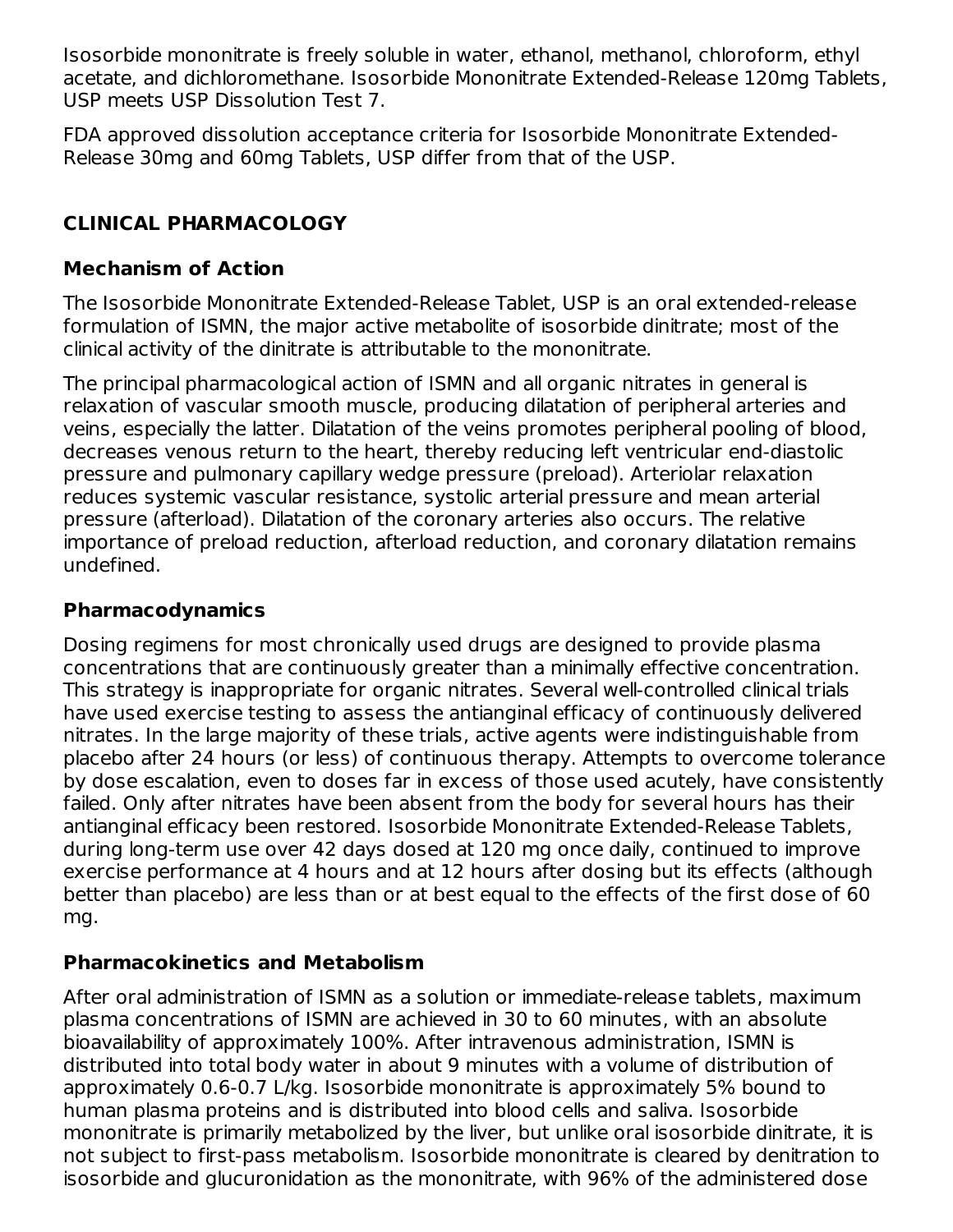excreted in the urine within 5 days and only about 1% eliminated in the feces. At least six different compounds have been detected in urine, with about 2% of the dose excreted as the unchanged drug and at least five metabolites. The metabolites are not pharmacologically active. Renal clearance accounts for only about 4% of total body clearance. The mean plasma elimination half-life of ISMN is approximately 5 hours.

isosorbide and glucuronidation as the mononitrate, with 96% of the administered dose

The disposition of ISMN in patients with various degrees of renal insufficiency, liver cirrhosis, or cardiac dysfunction was evaluated and found to be similar to that observed in healthy subjects. The elimination half-life of ISMN was not prolonged, and there was no drug accumulation in patients with chronic renal failure after multiple oral dosing.

The pharmacokinetics and/or bioavailability of Isosorbide Mononitrate Extended-Release Tablets have been studied in both normal volunteers and patients following single- and multiple-dose administration. Data from these studies suggest that the pharmacokinetics of ISMN administered as Isosorbide Mononitrate Extended-Release Tablets are similar between normal healthy volunteers and patients with angina pectoris. In single- and multiple-dose studies, the pharmacokinetics of ISMN were dose proportional between 30 mg and 240 mg.

In a multiple-dose study, the effect of age on the pharmacokinetic profile of Isosorbide Mononitrate Extended-Release Tablets 60 mg and 120 mg (2 x 60 mg) was evaluated in subjects ≥45 years. The results of that study indicate that there are no significant differences in any of the pharmacokinetic variables of ISMN between elderly (≥65 years) and younger individuals (45 – 64 years) for the isosorbide mononitrate extended-release 60 mg dose. The administration of isosorbide mononitrate extended-release 120 mg (2 x 60 mg tablets every 24 hours for 7 days) produced a dose-proportional increase in Cmax and AUC, without changes in Tmax or the terminal half-life. The older group (65- 74 years) showed 30% lower apparent oral clearance (Cl/F) following the higher dose, i.e., 120 mg, compared to the younger group (45-64 years); Cl/F was not different between the two groups following the 60 mg regimen. While Cl/F was independent of dose in the younger group, the older group showed slightly lower Cl/F following the 120 mg regimen compared to the 60 mg regimen. Differences between the two age groups, however, were not statistically significant. In the same study, females showed a slight (15%) reduction in clearance when the dose was increased. Females showed higher AUCs and Cmax compared to males, but these differences were accounted for by differences in body weight between the two groups. When the data were analyzed using age as a variable, the results indicated that there were no significant differences in any of the pharmacokinetic variables of ISMN between older (≥65 years) and younger individuals (45-64 years). The results of this study, however, should be viewed with caution due to the small number of subjects in each age subgroup and consequently the lack of sufficient statistical power.

The following table summarizes key pharmacokinetic parameters of ISMN after singleand multiple-dose administration of ISMN as an oral solution or Isosorbide Mononitrate Extended-Release Tablets: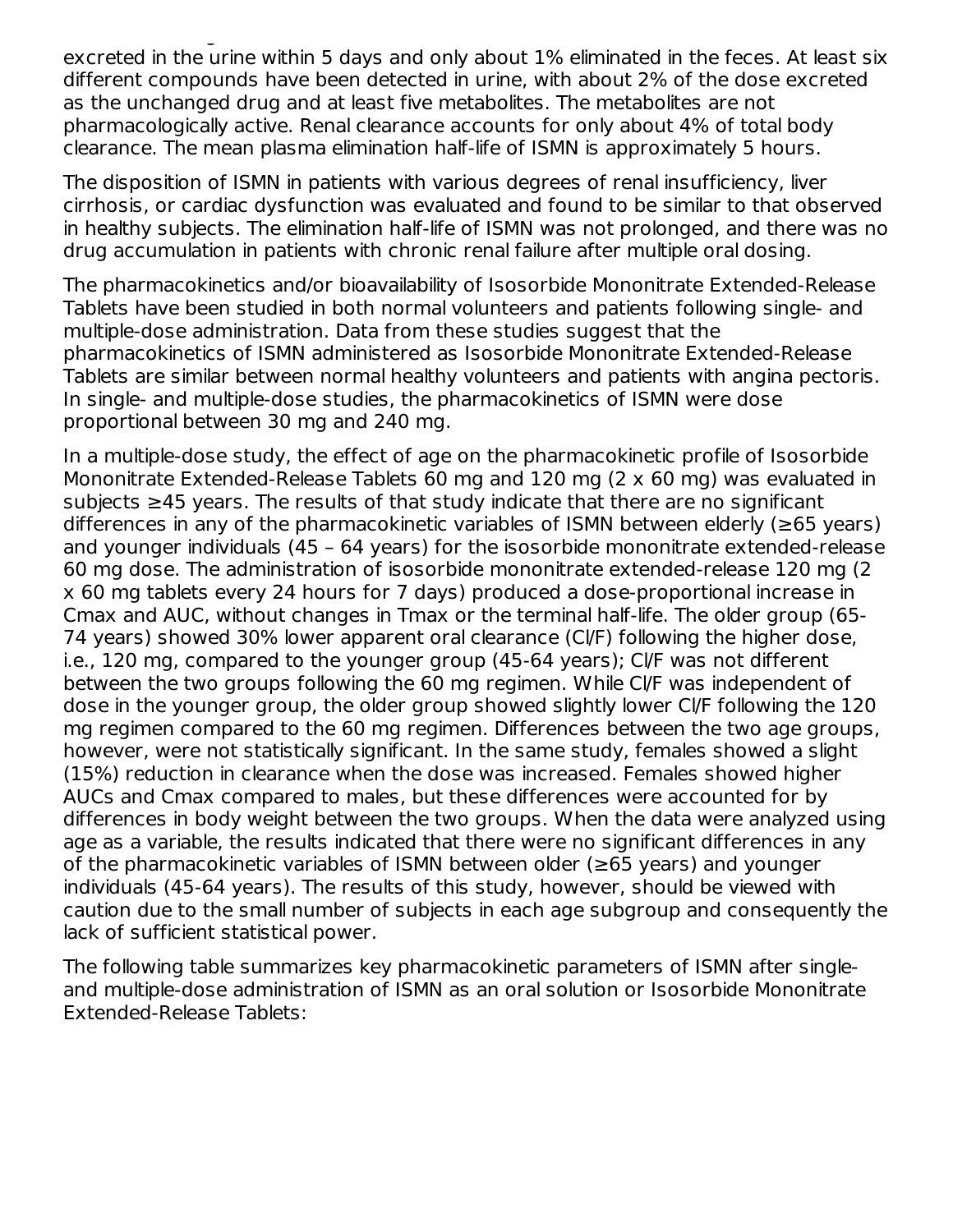|                         |                                 | SINGLE-DOSE STUDIES                                            | <b>MULTIPLE-DOSE STUDIES</b>                                     |                                                                   |  |
|-------------------------|---------------------------------|----------------------------------------------------------------|------------------------------------------------------------------|-------------------------------------------------------------------|--|
| <b>PARAMETER</b>        | <b>ISMN</b><br>60 <sub>mg</sub> | <b>ISMN</b><br>Extended-<br>Release<br><b>Tablets</b><br>60 mg | <b>ISMN</b><br>Extended-<br>Release<br><b>Tablets</b><br>$60$ mg | <b>ISMN</b><br>Extended-<br>Release<br><b>Tablets</b><br>$120$ mg |  |
| $C_{\text{max}}(ng/mL)$ | 1242 to<br>1534                 | 424 to<br>541                                                  | 557 to 572                                                       | $1151$ to<br>1180                                                 |  |
| $T_{\text{max}}$ (hr)   | 0.6 to 0.7                      | 3.1 to 4.5                                                     | 2.9 to 4.2                                                       | 3.1 to 3.2                                                        |  |
| AUC (ng•hr/<br>mL       | 8189 to<br>8313                 | 5990 to<br>7452                                                | 6625 to<br>7555                                                  | 14241 to<br>16800                                                 |  |
| $t\frac{1}{2}$ (hr)     | 4.8 to 5.1                      | 6.3 to 6.6                                                     | 6.2 to 6.3                                                       | 6.2 to 6.4                                                        |  |
| C V F (m)<br>min)       | 120 to 122                      | $151$ to<br>187                                                | 132 to 151                                                       | 119 to 140                                                        |  |

## **Food Effects**

The influence of food on the bioavailability of ISMN after single-dose administration of Isosorbide Mononitrate Extended-Release Tablets 60 mg was evaluated in three different studies involving either a "light" breakfast or a high-calorie, high-fat breakfast. Results of these studies indicate that concomitant food intake may decrease the rate (increase in Tmax) but not the extent (AUC) of absorption of ISMN.

### **Clinical Trials**

Controlled trials with Isosorbide Mononitrate Extended-Release Tablets have demonstrated antianginal activity following acute and chronic dosing. Administration of Isosorbide Mononitrate Extended-Release Tablets once daily, taken early in the morning on arising, provided at least 12 hours of antianginal activity.

In a placebo-controlled parallel study, 30, 60, 120 and 240 mg of Isosorbide Mononitrate Extended-Release Tablets were administered once daily for up to 6 weeks. Prior to randomization, all patients completed a 1- to 3-week single-blind placebo phase to demonstrate nitrate responsiveness and total exercise treadmill time reproducibility. Exercise tolerance tests using the Bruce Protocol were conducted prior to and at 4 and 12 hours after the morning dose on days 1, 7, 14, 28 and 42 of the double-blind period. Isosorbide Mononitrate Extended-Release Tablets 30 and 60 mg (only doses evaluated acutely) demonstrated a significant increase from baseline in total treadmill time relative to placebo at 4 and 12 hours after the administration of the first dose. At day 42, the 120 and 240 mg dose of Isosorbide Mononitrate Extended-Release Tablets demonstrated a significant increase in total treadmill time at 4 and 12 hours post dosing, but by day 42, the 30 and 60 mg doses no longer were differentiable from placebo. Throughout chronic dosing, rebound was not observed in any isosorbide mononitrate extended-release treatment group.

Pooled data from two other trials, comparing Isosorbide Mononitrate Extended-Release Tablets 60 mg once daily, ISDN 30 mg QID, and placebo QID in patients with chronic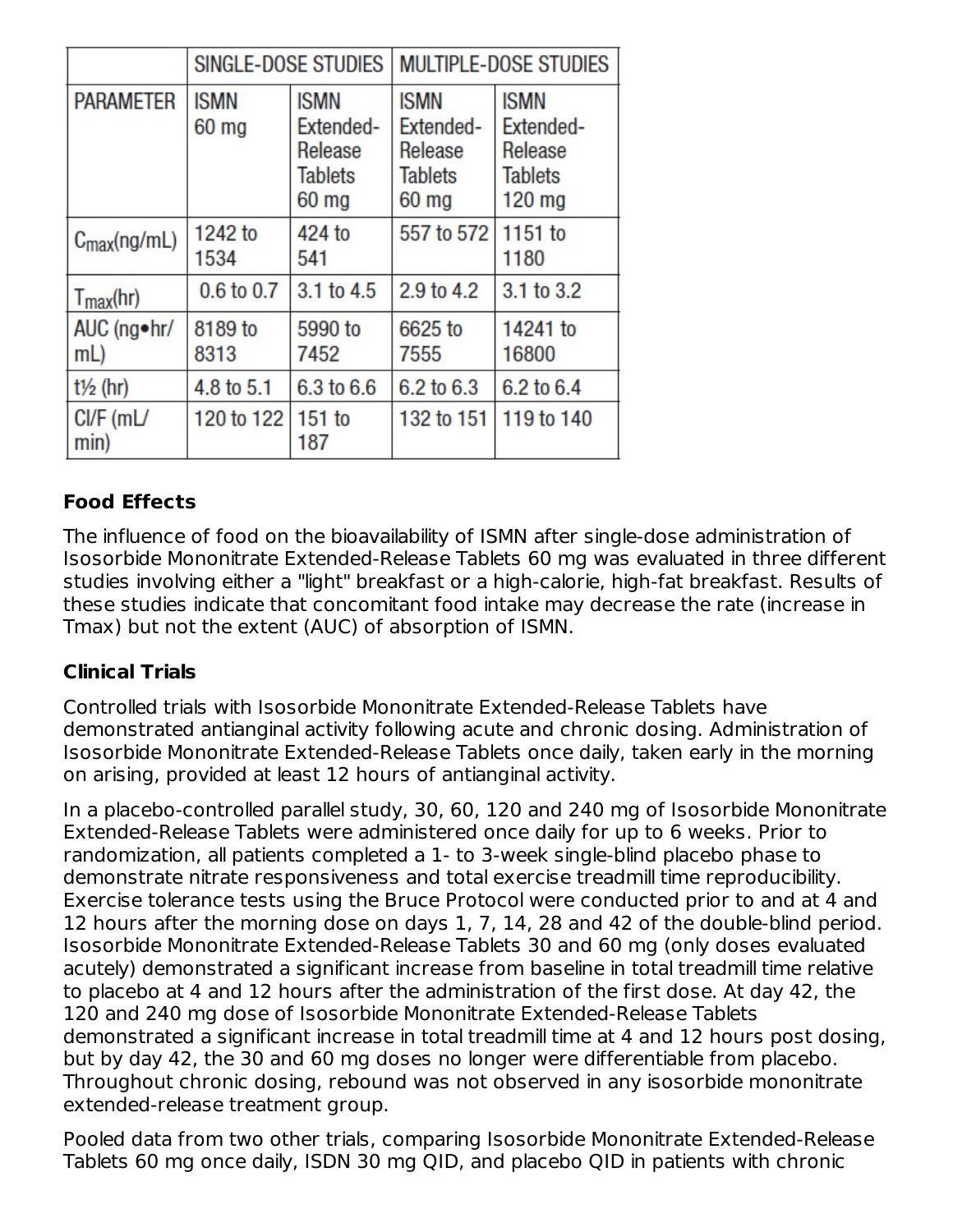stable angina using a randomized, double-blind, three-way crossover design found statistically significant increases in exercise tolerance times for Isosorbide Mononitrate Extended-Release Tablets compared to placebo at hours 4, 8 and 12 and to ISDN at hour 4. The increases in exercise tolerance on day 14, although statistically significant compared to placebo, were about half of that seen on day 1 of the trial.

## **INDICATIONS AND USAGE**

Isosorbide Mononitrate Extended-Release Tablets are indicated for the prevention of angina pectoris due to coronary artery disease. The onset of action of oral isosorbide mononitrate is not sufficiently rapid for this product to be useful in aborting an acute anginal episode.

## **CONTRAINDICATIONS**

Isosorbide Mononitrate Extended-Release Tablets are contraindicated in patients who have shown hypersensitivity or idiosyncratic reactions to other nitrates or nitrites.

#### **WARNINGS**

**Amplification of the vasodilatory effects of isosorbide mononitrate by sildenafil can result in severe hypotension. The time course and dose dependence of this interaction have not been studied. Appropriate supportive care has not been studied, but it seems reasonable to treat this as a nitrate overdose, with elevation of the extremities and with central volume expansion.**

The benefits of ISMN in patients with acute myocardial infarction or congestive heart failure have not been established; because the effects of isosorbide mononitrate are difficult to terminate rapidly, this drug is not recommended in these settings.

If isosorbide mononitrate is used in these conditions, careful clinical or hemodynamic monitoring must be used to avoid the hazards of hypotension and tachycardia.

## **PRECAUTIONS**

#### **General**

Severe hypotension, particularly with upright posture, may occur with even small doses of isosorbide mononitrate. This drug should, therefore, be used with caution in patients who may be volume depleted or who, for whatever reason, are already hypotensive. Hypotension induced by isosorbide mononitrate may be accompanied by paradoxical bradycardia and increased angina pectoris.

Nitrate therapy may aggravate the angina caused by hypertrophic cardiomyopathy.

In industrial workers who have had long-term exposure to unknown (presumably high) doses of organic nitrates, tolerance clearly occurs. Chest pain, acute myocardial infarction, and even sudden death have occurred during temporary withdrawal of nitrates from these workers, demonstrating the existence of true physical dependence.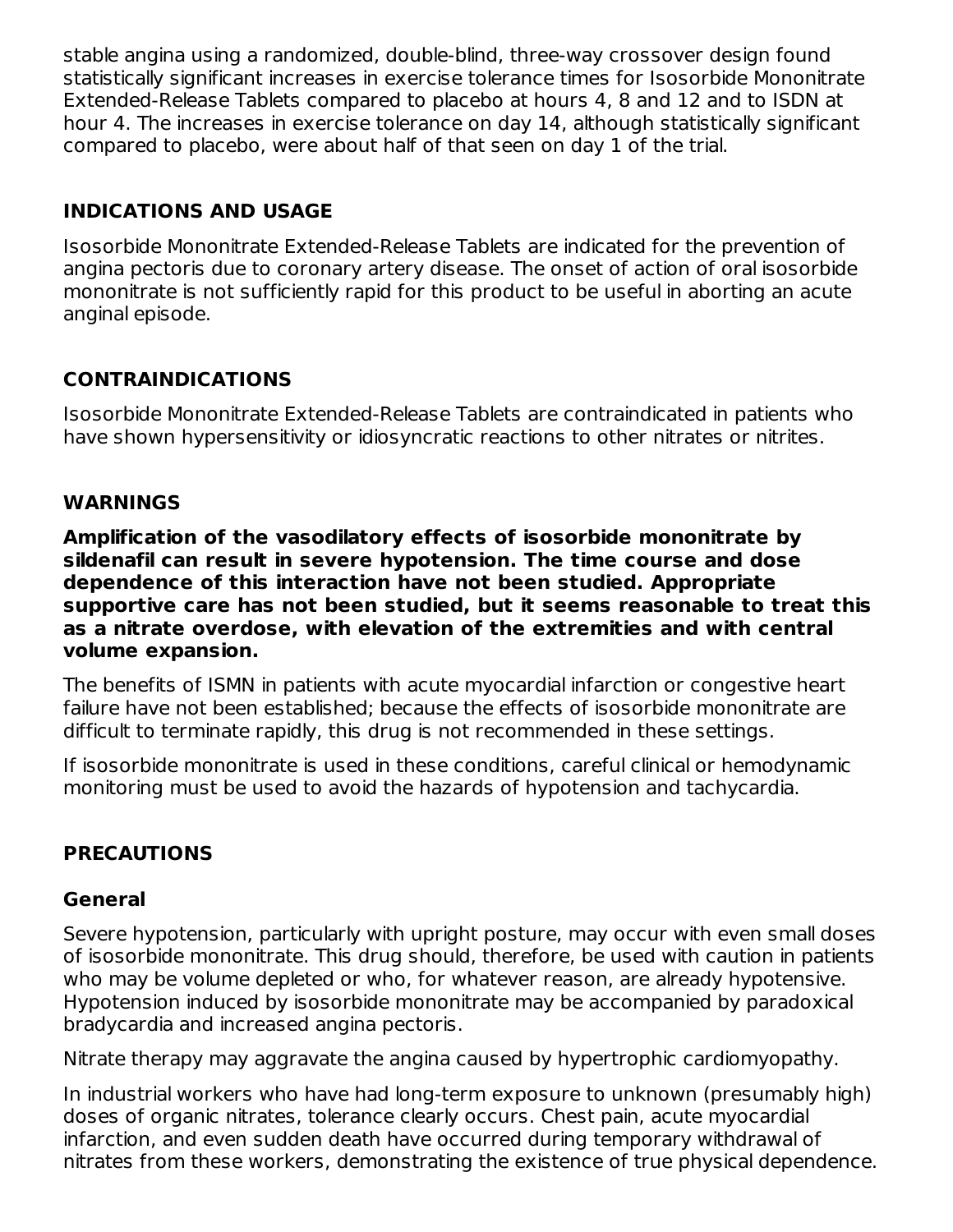The importance of these observations to the routine, clinical use of oral isosorbide mononitrate is not known.

#### **Information for patients**

Patients should be told that the antianginal efficacy of Isosorbide Mononitrate Extended-Release Tablets can be maintained by carefully following the prescribed schedule of dosing. For most patients, this can be accomplished by taking the dose on arising.

As with other nitrates, daily headaches sometimes accompany treatment with isosorbide mononitrate. In patients who get these headaches, the headaches are a marker of the activity of the drug. Patients should resist the temptation to avoid headaches by altering the schedule of their treatment with isosorbide mononitrate, since loss of headache may be associated with simultaneous loss of antianginal efficacy. Aspirin or acetaminophen often successfully relieves isosorbide mononitrate-induced headaches with no deleterious effect on isosorbide mononitrate's antianginal efficacy.

Treatment with isosorbide mononitrate may be associated with light-headedness on standing, especially just after rising from a recumbent or seated position. This effect may be more frequent in patients who have also consumed alcohol.

### **Drug interactions**

The vasodilating effects of isosorbide mononitrate may be additive with those of other vasodilators. Alcohol, in particular, has been found to exhibit additive effects of this variety.

Marked symptomatic orthostatic hypotension has been reported when calcium channel blockers and organic nitrates were used in combination. Dose adjustments of either class of agents may be necessary.

### **Drug/laboratory test interactions**

Nitrates and nitrites may interfere with the Zlatkis-Zak color reaction, causing falsely low readings in serum cholesterol determinations.

### **Carcinogenesis, mutagenesis, impairment of fertility**

No evidence of carcinogenicity was observed in rats exposed to isosorbide mononitrate in their diets at doses of up to 900 mg/kg/day for the first 6 months and 500 mg/kg/day for the remaining duration of a study in which males were dosed for up to 121 weeks and females were dosed for up to 137 weeks. No evidence of carcinogenicity was observed in mice exposed to isosorbide mononitrate in their diets for up to 104 weeks at doses of up to 900 mg/kg/day.

Isosorbide mononitrate did not produce gene mutations (Ames test, mouse lymphoma test) or chromosome aberrations (human lymphocyte and mouse micronucleus tests) at biologically relevant concentrations.

No effects on fertility were observed in a study in which male and female rats were administered doses of up to 750 mg/kg/day beginning, in males, 9 weeks prior to mating, and in females,

2 weeks prior to mating.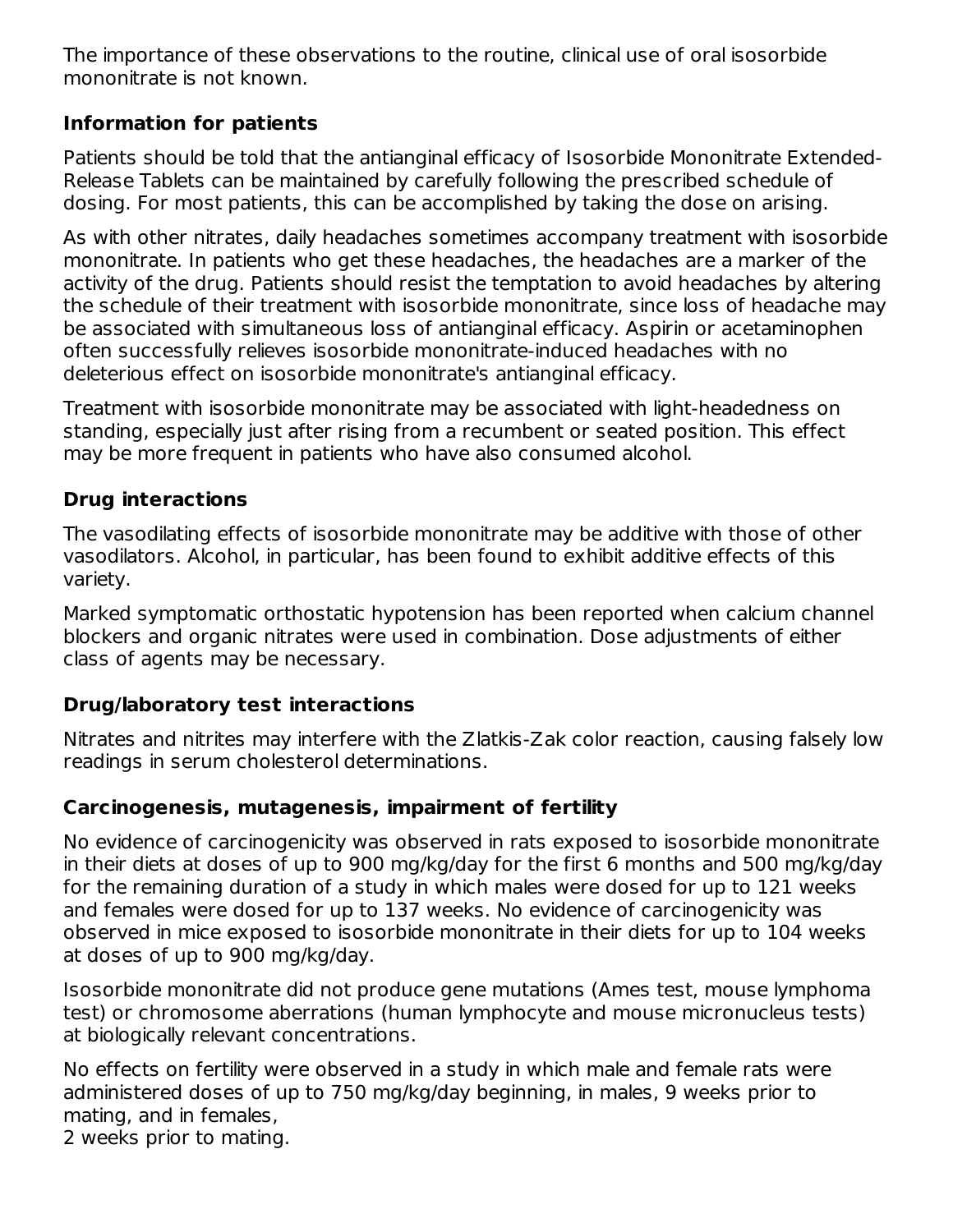#### **Pregnancy**

### **Teratogenic effects**

#### Pregnancy Category B

In studies designed to detect effects of isosorbide mononitrate on embryo -fetal development, doses of up to 240 or 248 mg/kg/day, administered to pregnant rats and rabbits, were unassociated with evidence of such effects. These animal doses are about 100 times the maximum recommended human dose (120 mg in a 50 kg woman) when comparison is based on body weight; when comparison is based on body surface area, the rat dose is about 17 times the human dose and the rabbit dose is about 38 times the human dose. There are, however, no adequate and well-controlled studies in pregnant women. Because animal reproduction studies are not always predictive of human response, Isosorbide Mononitrate Extended-Release Tablets should be used during pregnancy only if clearly needed.

#### **Nonteratogenic effects**

Neonatal survival and development and incidence of stillbirths were adversely affected when pregnant rats were administered oral doses of 750 (but not 300) mg isosorbide mononitrate/kg/day during late gestation and lactation. This dose (about 312 times the human dose when comparison is based on body weight and 54 times the human dose when comparison is based on body surface area) was associated with decreases in maternal weight gain and motor activity and evidence of impaired lactation.

#### **Nursing mothers**

It is not known whether this drug is excreted in human milk. Because many drugs are excreted in human milk, caution should be exercised when ISMN is administered to a nursing mother.

#### **Pediatric use**

The safety and effectiveness of ISMN in pediatric patients have not been established.

#### **Geriatric use**

Clinical studies of isosorbide mononitrate extended-release tablets did not include sufficient information on patients age 65 and over to determine whether they respond differently from younger patients. Other reported clinical experience for isosorbide mononitrate extended-release tablets has not identified differences in response between elderly and younger patients. Clinical experience for organic nitrates reported in the literature identified a potential for severe hypotension and increased sensitivity to nitrates in the elderly. In general, dose selection for an elderly patient should be cautious, usually starting at the low end of the dosing range, reflecting the greater frequency of decreased hepatic, renal, or cardiac function, and of concomitant disease or other drug therapy.

Elderly patients may have reduced baroreceptor function and may develop severe orthostatic hypotension when vasodilators are used. Isosorbide Mononitrate Extended-Release Tablets should therefore be used with caution in elderly patients who may be volume depleted, on multiple medications or who, for whatever reason, are already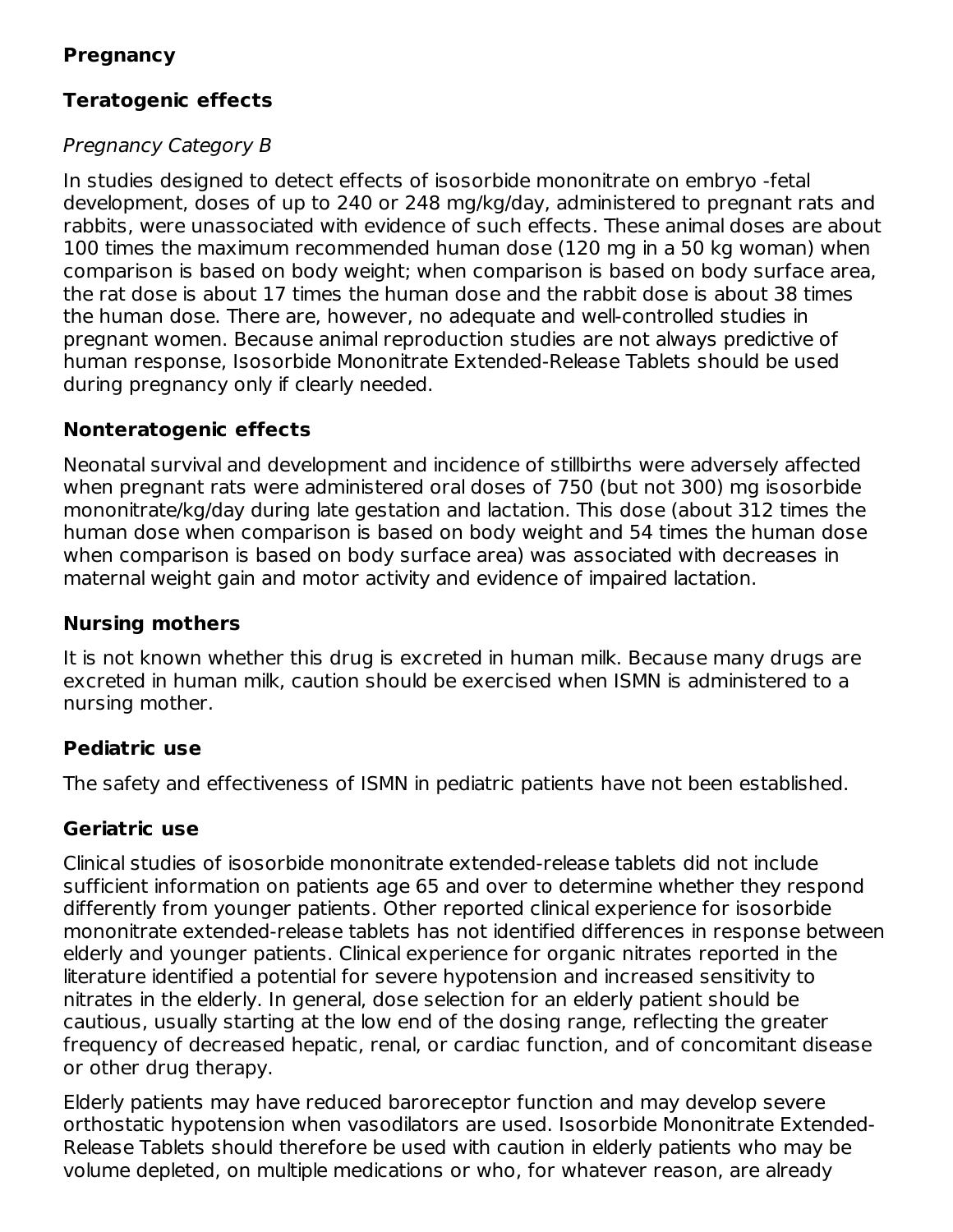hypotensive. Hypotension induced by isosorbide mononitrate may be accompanied by paradoxical bradycardia and increased angina pectoris.

Elderly patients may be more susceptible to hypotension and may be at a greater risk of falling at therapeutic doses of nitroglycerin.

Nitrate therapy may aggravate the angina caused by hypertrophic cardiomyopathy, particularly in the elderly.

## **ADVERSE REACTIONS**

The table below shows the frequencies of the adverse events that occurred in >5% of the subjects in three placebo-controlled North American studies, in which patients in the active treatment arm received 30 mg, 60 mg, 120 mg, or 240 mg of Isosorbide Mononitrate Extended-Release Tablets once daily. In parentheses, the same table shows the frequencies with which these adverse events were associated with the discontinuation of treatment. Overall, 8% of the patients who received 30 mg, 60 mg, 120 mg, or 240 mg of isosorbide mononitrate in the three placebo-controlled North American studies discontinued treatment because of adverse events. Most of these discontinued because of headache. Dizziness was rarely associated with withdrawal from these studies. Since headache appears to be a dose-related adverse effect and tends to disappear with continued treatment, it is recommended that ISMN treatment be initiated at low doses for several days before being increased to desired levels.

| Three Controlled North American Studies |                |                  |              |                       |             |  |
|-----------------------------------------|----------------|------------------|--------------|-----------------------|-------------|--|
| Dose                                    | Placebo        | 30 <sub>mg</sub> | 60 mg        | $120$ mg <sup>*</sup> | 240 mg*     |  |
| <b>Patients</b>                         | 96             | 60               | 102          | 65                    | 65          |  |
| Headache                                | 15%<br>$(0\%)$ | 38%<br>(5%)      | 51%<br>(8%)  | 42%<br>(5%)           | 57%<br>(8%) |  |
| <b>Dizziness</b>                        | 4%<br>$(0\%)$  | 8%<br>(0%        | 11%<br>(1% ) | 9%<br>(2%)            | 9%<br>(2%)  |  |

## FREQUENCY AND ADVERSE EVENTS (DISCONTINUED)<sup>a</sup>

<sup>a</sup> Some individuals for multiple reasons.

\* Patients were started on 60 mg and titrated to their final dose.

In addition, the three North American trials were pooled with 11 controlled trials conducted in Europe. Among the 14 controlled trials, a total of 711 patients were randomized to Isosorbide Mononitrate Extended-Release Tablets. When the pooled data were reviewed, headache and dizziness were the only adverse events that were reported by >5% of patients. Other adverse events,

each reported by ≤5% of exposed patients, and in many cases of uncertain relation to drug treatment, were:

Autonomic Nervous System Disorders: Dry mouth, hot flushes.

Body as a Whole: Asthenia, back pain, chest pain, edema, fatigue, fever, flu-like symptoms, malaise, rigors.

Cardiovascular Disorders, General: Cardiac failure, hypertension, hypotension.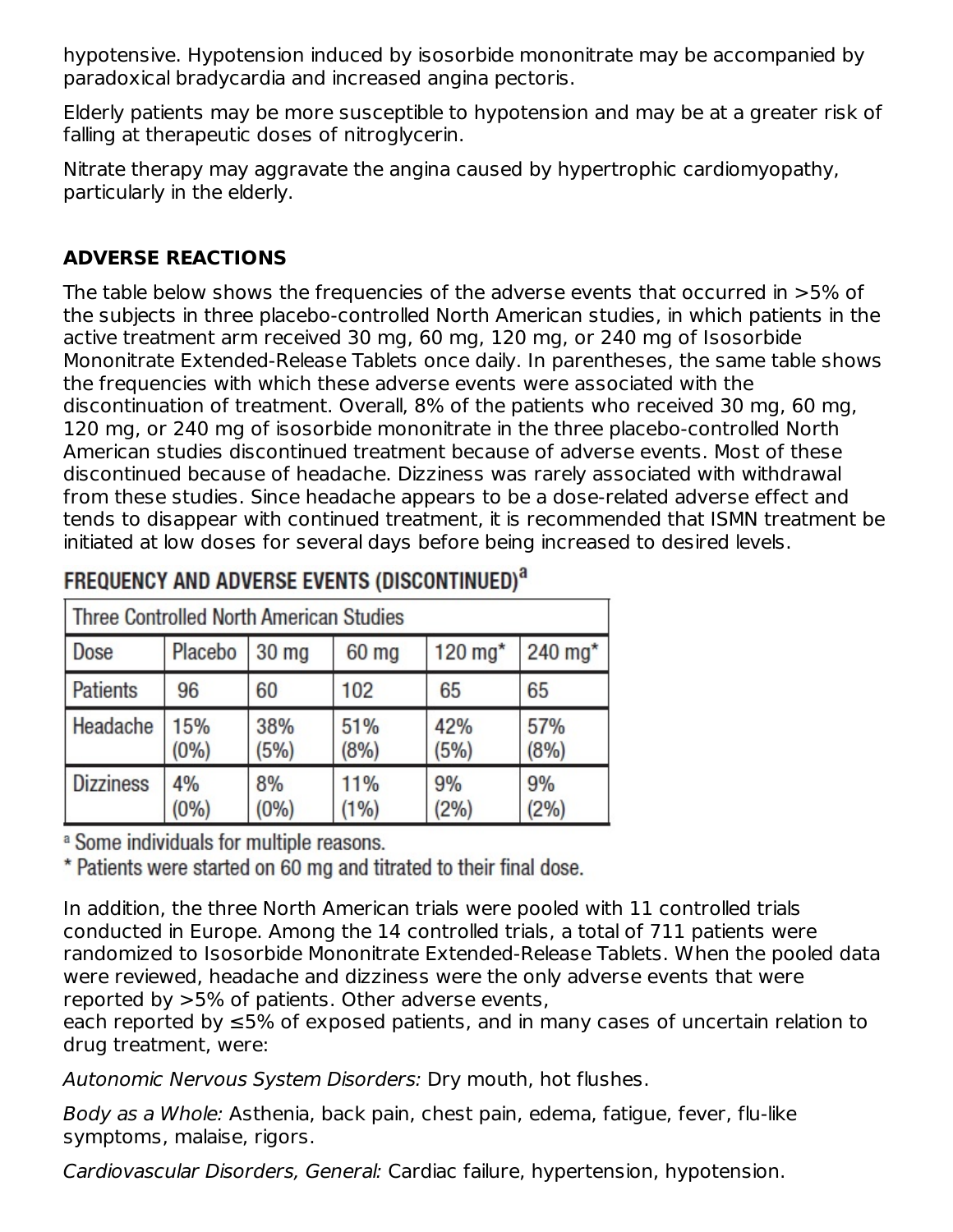Central and Peripheral Nervous System Disorders: Dizziness, headache, hypoesthesia, migraine, neuritis, paresis, paresthesia, ptosis, tremor, vertigo.

Gastrointestinal System Disorders: Abdominal pain, constipation, diarrhea, dyspepsia, flatulence, gastric ulcer, gastritis, glossitis, hemorrhagic gastric ulcer, hemorrhoids, loose stools, melena, nausea, vomiting.

Hearing and Vestibular Disorders: Earache, tinnitus, tympanic membrane perforation.

Heart Rate and Rhythm Disorders: Arrhythmia, arrhythmia atrial, atrial fibrillation, bradycardia, bundle branch block, extrasystole, palpitation, tachycardia, ventricular tachycardia.

Liver and Biliary System Disorders: SGOT increase, SGPT increase.

Metabolic and Nutritional Disorders: Hyperuricemia, hypokalemia.

Musculoskeletal System Disorders: Arthralgia, frozen shoulder, muscle weakness, musculoskeletal pain, myalgia, myositis, tendon disorder, torticollis.

Myo-, Endo-, Pericardial and Valve Disorders: Angina pectoris aggravated, heart murmur, heart sound abnormal, myocardial infarction, Q wave abnormality.

Platelet, Bleeding and Clotting Disorders: Purpura, thrombocytopenia.

Psychiatric Disorders: Anxiety, concentration impaired, confusion, decreased libido, depression, impotence, insomnia, nervousness, paroniria, somnolence.

Red Blood Cell Disorder: Hypochromic anemia.

Reproductive Disorders, Female: Atrophic vaginitis, breast pain.

Resistance Mechanism Disorders: Bacterial infection, moniliasis, viral infection.

Respiratory System Disorders: Bronchitis, bronchospasm, coughing, dyspnea, increased sputum, nasal congestion, pharyngitis, pneumonia, pulmonary infiltration, rales, rhinitis, sinusitis.

Skin and Appendages Disorders: Acne, hair texture abnormal, increased sweating, pruritus, rash, skin nodule.

Urinary System Disorders: Polyuria, renal calculus, urinary tract infection.

Vascular (Extracardiac) Disorders: Flushing, intermittent claudication, leg ulcer, varicose vein.

Vision Disorders: Conjunctivitis, photophobia, vision abnormal.

In addition, the following spontaneous adverse event has been reported during the marketing of isosorbide mononitrate: syncope.

To report SUSPECTED ADVERSE REACTIONS, contact Avet Pharmaceuticals Inc. at 1.866.901.DRUG (3784) or FDA at 1-800-FDA-1088 or www.fda.gov/medwatch.

### **OVERDOSAGE**

**Hemodynamic Effects**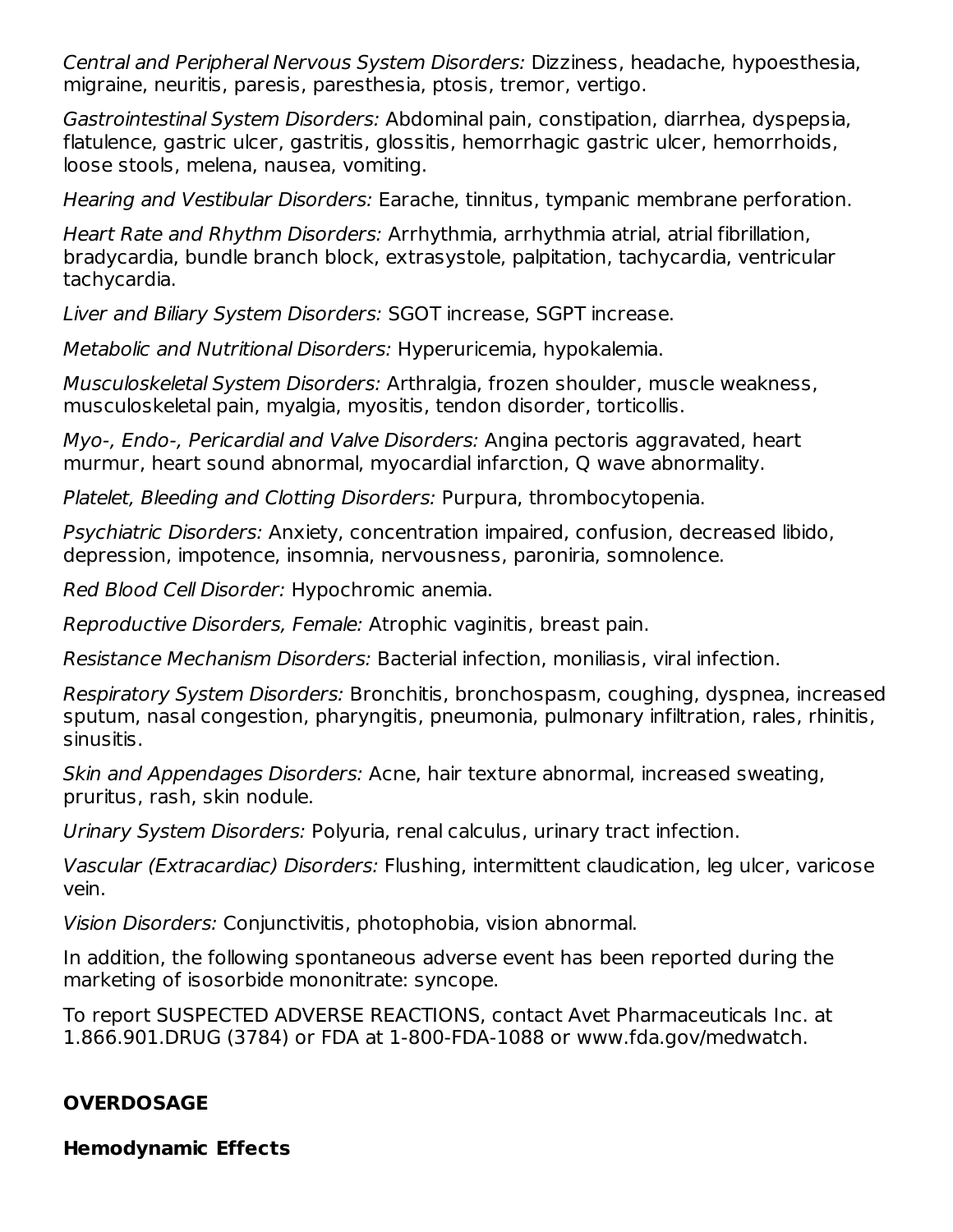The ill effects of isosorbide mononitrate overdose are generally the result of isosorbide mononitrate's capacity to induce vasodilatation, venous pooling, reduced cardiac output, and hypotension. These hemodynamic changes may have protean manifestations, including increased intracranial pressure, with any or all of persistent throbbing headache, confusion, and moderate fever; vertigo, palpitations; visual disturbances; nausea and vomiting (possibly with colic and even bloody diarrhea); syncope (especially in the upright posture); air hunger and dyspnea, later followed by reduced ventilatory effort; diaphoresis, with the skin either flushed or cold and clammy; heart block and bradycardia; paralysis; coma; seizures and death.

Laboratory determinations of serum levels of isosorbide mononitrate and its metabolites are not widely available, and such determinations have, in any event, no established role in the management of isosorbide mononitrate overdose.

There are no data suggesting what dose of isosorbide mononitrate is likely to be life threatening in humans. In rats and mice, there is significant lethality at doses of 2000 mg/kg and 3000 mg/kg, respectively.

No data are available to suggest physiological maneuvers (eg, maneuvers to change the pH of the urine) that might accelerate elimination of isosorbide mononitrate. In particular, dialysis is known to be ineffective in removing isosorbide mononitrate from the body.

No specific antagonist to the vasodilator effects of isosorbide mononitrate is known, and no intervention has been subject to controlled study as a therapy of isosorbide mononitrate overdose. Because the hypotension associated with isosorbide mononitrate overdose is the result of venodilatation and arterial hypovolemia, prudent therapy in this situation should be directed toward an increase in central fluid volume. Passive elevation of the patient's legs may be sufficient, but intravenous infusion of normal saline or similar fluid may also be necessary.

The use of epinephrine or other arterial vasoconstrictors in this setting is likely to do more harm than good.

In patients with renal disease or congestive heart failure, therapy resulting in central volume expansion is not without hazard. Treatment of isosorbide mononitrate overdose in these patients may be subtle and difficult, and invasive monitoring may be required.

### **Methemoglobinemia**

Methemoglobinemia has been reported in patients receiving other organic nitrates, and it probably could also occur as a side effect of isosorbide mononitrate. Certainly nitrate ions liberated during metabolism of isosorbide mononitrate can oxidize hemoglobin into methemoglobin. Even in patients totally without cytochrome b5 reductase activity, however, and even assuming that the nitrate moiety of isosorbide mononitrate is quantitatively applied to oxidation of hemoglobin, about 2 mg/kg of isosorbide mononitrate should be required before any of these patients manifest clinically significant (≥10%) methemoglobinemia. In patients with normal reductase function, significant production of methemoglobin should require even larger doses of isosorbide mononitrate. In one study in which 36 patients received 2-4 weeks of continuous nitroglycerin therapy at 3.1 to 4.4 mg/hr (equivalent, in total administered dose of nitrate ions, to 7.8-11.1 mg of isosorbide mononitrate per hour), the average methemoglobin level measured was 0.2%; this was comparable to that observed in parallel patients who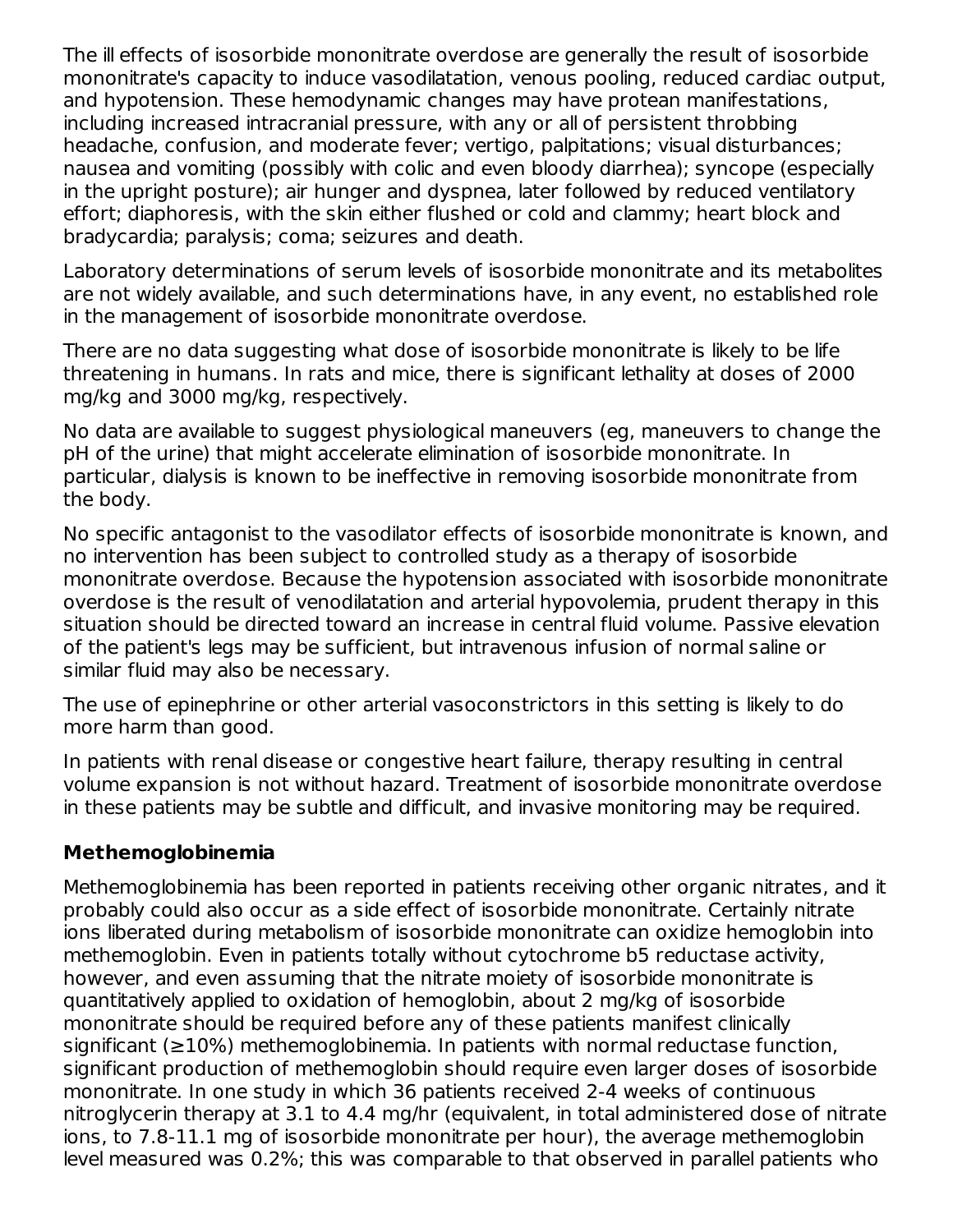received placebo.

Notwithstanding these observations, there are case reports of significant methemoglobinemia in association with moderate overdoses of organic nitrates. None of the affected patients had been thought to be unusually susceptible.

Methemoglobin levels are available from most clinical laboratories. The diagnosis should be suspected in patients who exhibit signs of impaired oxygen delivery despite adequate cardiac output and adequate arterial pO2. Classically, methemoglobinemic blood is described as chocolate brown without color change on exposure to air. When methemoglobinemia is diagnosed, the treatment of choice is methylene blue, 1-2 mg/kg intravenously.

#### **DOSAGE AND ADMINISTRATION**

The recommended starting dose of Isosorbide Mononitrate Extended-Release Tablets is 30 mg (given as a single 30 mg tablet or as 1/2 of a 60 mg tablet) or 60 mg (given as a single tablet) once daily. After several days, the dosage may be increased to 120 mg (given as a single 120 mg tablet or as two 60 mg tablets) once daily. Rarely, 240 mg may be required. The daily dose of Isosorbide Mononitrate Extended-Release Tablets should be taken in the morning on arising. Isosorbide Mononitrate Extended-Release Tablets should not be chewed or crushed and should be swallowed together with a half-glassful of fluid. Do not break the 30 mg tablet.

Isosorbide Mononitrate Extended-Release Tablets, USP 30 mg are White, biconvex oval shaped tablets, scored and embossed "30" on one side.

NDC: 70518-2122-00

NDC: 70518-2122-01

PACKAGING: 30 in 1 BLISTER PACK

PACKAGING: 90 in 1 BOTTLE, PLASTIC

Store at 20° to 25°C (68° to 77°F) (see USP Controlled Room Temperature). Protect from excessive moisture.

Repackaged and Distributed By:

Remedy Repack, Inc.

625 Kolter Dr. Suite #4 Indiana, PA 1-724-465-8762

#### **PRINCIPAL DISPLAY PANEL**

DRUG: Isosorbide Mononitrate

GENERIC: Isosorbide Mononitrate

DOSAGE: TABLET, EXTENDED RELEASE

ADMINSTRATION: ORAL

NDC: 70518-2122-0

NDC: 70518-2122-1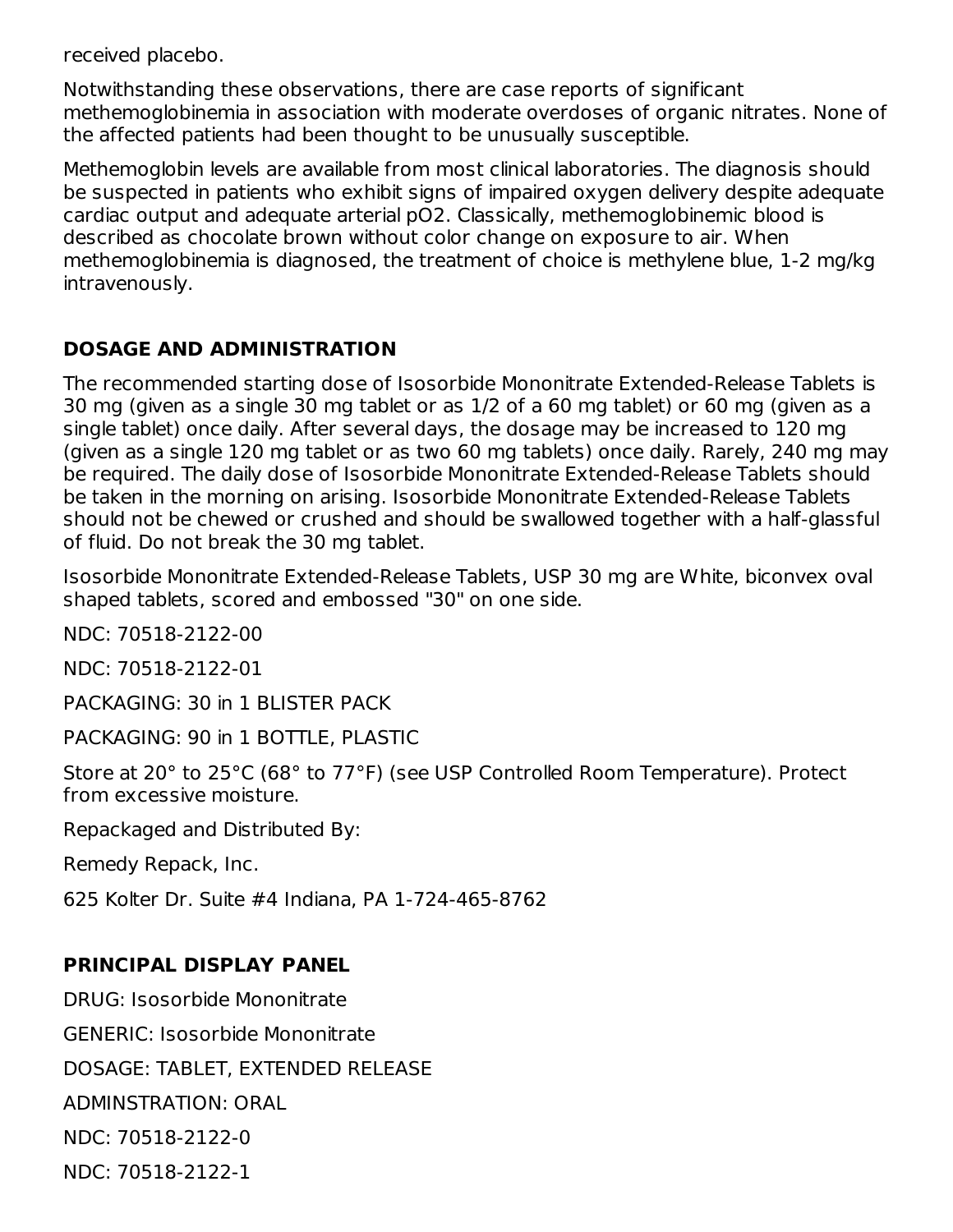COLOR: white

SHAPE: OVAL

SCORE: Two even pieces

SIZE: 11 mm

IMPRINT: 30

PACKAGING: 30 in 1 BLISTER PACK

PACKAGING: 90 in 1 BOTTLE PLASTIC

ACTIVE INGREDIENT(S):

• Isosorbide Mononitrate 30mg in 1

INACTIVE INGREDIENT(S):

- SILICON DIOXIDE
- SUCROSE
- HYDROXYPROPYL CELLULOSE (1600000 WAMW)
- LACTOSE MONOHYDRATE
- **MAGNESIUM STEARATE**

**Extended-Release** 

# **Isosorbide Mononitrate**

Expires: LOT#:

NDC #: 70518-2122-00



Source NDC: 23155-0519-05

30 mg **Tablet** 

QTY: 30



Directions For Use: See Package Insert

Store at 20-25°C (68-77°F); excursions permitted to 15-30°C (59-86°F) [See USP] Repackaged by: RemedyRepack Inc., Indiana, PA 15701, 724.465.8762

Keep this and all medication out of the reach of children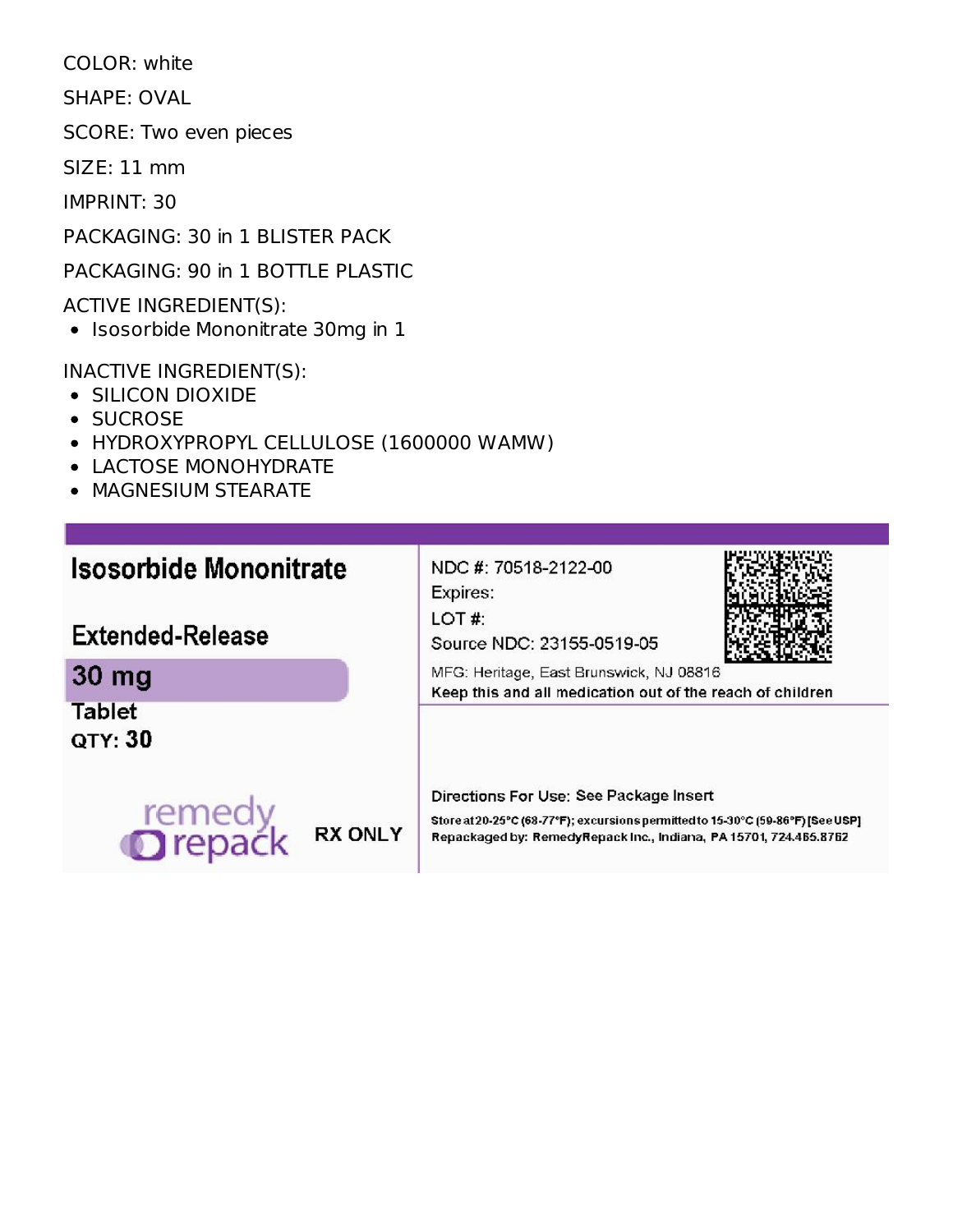| <b>Isosorbide Mononitrate</b>                                                                       |                 | NDC #: 70518-2122-01<br>Expires:<br>LOT#:                                                            |                                                                                                                                                                                                |                                                                                          |                                   |          |                 |  |
|-----------------------------------------------------------------------------------------------------|-----------------|------------------------------------------------------------------------------------------------------|------------------------------------------------------------------------------------------------------------------------------------------------------------------------------------------------|------------------------------------------------------------------------------------------|-----------------------------------|----------|-----------------|--|
| <b>Extended-Release</b>                                                                             |                 | Source NDC: 23155-0519-05                                                                            |                                                                                                                                                                                                |                                                                                          |                                   |          |                 |  |
| 30 mg                                                                                               |                 | MFG: Heritage, East Brunswick, NJ 08816<br>Keep this and all medication out of the reach of children |                                                                                                                                                                                                |                                                                                          |                                   |          |                 |  |
| <b>Tablet</b><br>QTY: 90                                                                            |                 |                                                                                                      |                                                                                                                                                                                                |                                                                                          |                                   |          |                 |  |
| remedy<br><b>O</b> repack                                                                           |                 | <b>RX ONLY</b>                                                                                       | Directions For Use: See Package Insert<br>Store at 20-25°C (68-77°F); excursions permitted to 15-30°C (59-86°F) [See USP]<br>Repackaged by: RemedyRepack Inc., Indiana, PA 15701, 724.465.8762 |                                                                                          |                                   |          |                 |  |
| <b>ISOSORBIDE MONONITRATE</b>                                                                       |                 |                                                                                                      |                                                                                                                                                                                                |                                                                                          |                                   |          |                 |  |
| isosorbide mononitrate tablet, extended release                                                     |                 |                                                                                                      |                                                                                                                                                                                                |                                                                                          |                                   |          |                 |  |
| <b>Product Information</b>                                                                          |                 |                                                                                                      |                                                                                                                                                                                                |                                                                                          |                                   |          |                 |  |
| <b>Product Type</b>                                                                                 |                 | <b>HUMAN PRESCRIPTION</b><br><b>DRUG</b>                                                             | <b>Item Code</b><br>NDC:70518-2122(NDC:23155-<br>(Source)<br>519)                                                                                                                              |                                                                                          |                                   |          |                 |  |
| <b>Route of Administration</b>                                                                      |                 | ORAL                                                                                                 |                                                                                                                                                                                                |                                                                                          |                                   |          |                 |  |
|                                                                                                     |                 |                                                                                                      |                                                                                                                                                                                                |                                                                                          |                                   |          |                 |  |
|                                                                                                     |                 |                                                                                                      |                                                                                                                                                                                                |                                                                                          |                                   |          |                 |  |
| <b>Active Ingredient/Active Moiety</b>                                                              |                 | <b>Ingredient Name</b>                                                                               |                                                                                                                                                                                                |                                                                                          | <b>Basis of Strength Strength</b> |          |                 |  |
|                                                                                                     |                 |                                                                                                      |                                                                                                                                                                                                | ISOSORBIDE MONONITRATE (UNII: LX10H63030) (ISOSORBIDE MONONITRATE -<br><b>ISOSORBIDE</b> |                                   |          | 30 mg           |  |
| UNII:LX1OH63030)                                                                                    |                 |                                                                                                      |                                                                                                                                                                                                | <b>MONONITRATE</b>                                                                       |                                   |          |                 |  |
|                                                                                                     |                 |                                                                                                      |                                                                                                                                                                                                |                                                                                          |                                   |          |                 |  |
| <b>Inactive Ingredients</b>                                                                         |                 |                                                                                                      |                                                                                                                                                                                                |                                                                                          |                                   |          |                 |  |
|                                                                                                     |                 | <b>Ingredient Name</b>                                                                               |                                                                                                                                                                                                |                                                                                          |                                   |          | <b>Strength</b> |  |
| <b>SILICON DIOXIDE (UNII: ETJ7Z6XBU4)</b>                                                           |                 |                                                                                                      |                                                                                                                                                                                                |                                                                                          |                                   |          |                 |  |
| SUCROSE (UNII: C151H8M554)                                                                          |                 |                                                                                                      |                                                                                                                                                                                                |                                                                                          |                                   |          |                 |  |
| HYDROXYPROPYL CELLULOSE (1600000 WAMW) (UNII: RFW2ET671P)<br>LACTOSE MONOHYDRATE (UNII: EWQ57Q8I5X) |                 |                                                                                                      |                                                                                                                                                                                                |                                                                                          |                                   |          |                 |  |
| MAGNESIUM STEARATE (UNII: 70097M6I30)                                                               |                 |                                                                                                      |                                                                                                                                                                                                |                                                                                          |                                   |          |                 |  |
|                                                                                                     |                 |                                                                                                      |                                                                                                                                                                                                |                                                                                          |                                   |          |                 |  |
| <b>Product Characteristics</b>                                                                      |                 |                                                                                                      |                                                                                                                                                                                                |                                                                                          |                                   |          |                 |  |
| Color                                                                                               | white           |                                                                                                      |                                                                                                                                                                                                | <b>Score</b>                                                                             |                                   | 2 pieces |                 |  |
| <b>Shape</b>                                                                                        | OVAL (biconvex) |                                                                                                      | <b>Size</b>                                                                                                                                                                                    |                                                                                          |                                   |          | 11mm            |  |
| Flavor                                                                                              |                 |                                                                                                      |                                                                                                                                                                                                | <b>Imprint Code</b>                                                                      |                                   | 30       |                 |  |
| <b>Contains</b>                                                                                     |                 |                                                                                                      |                                                                                                                                                                                                |                                                                                          |                                   |          |                 |  |
|                                                                                                     |                 |                                                                                                      |                                                                                                                                                                                                |                                                                                          |                                   |          |                 |  |